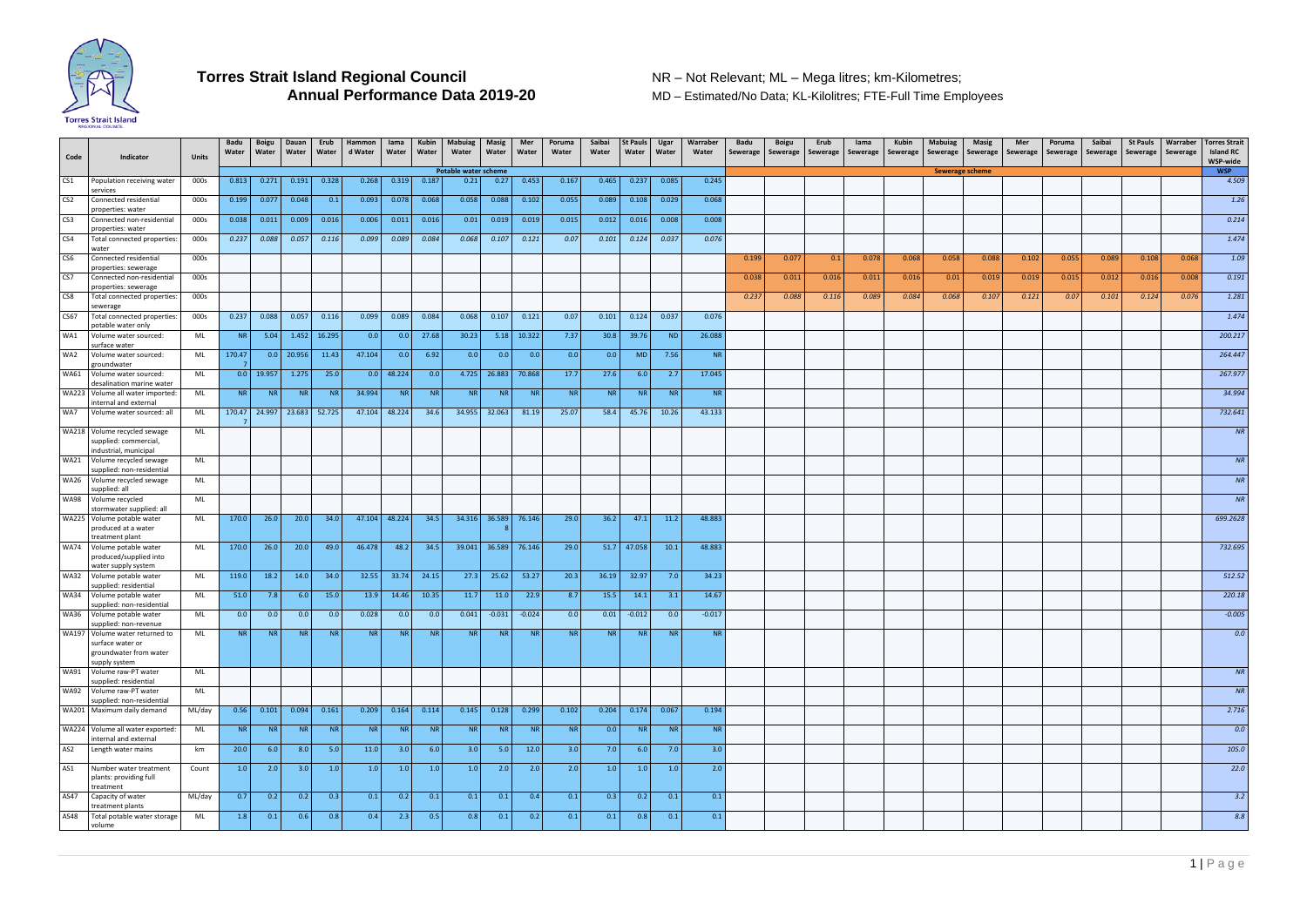

**MD – Estimated/No Data; KL-Kilolitres; FTE-Full Time Employees** 

2 | P a g e

| <b>Potable water scheme</b><br>AS4<br>Number sewage treatment<br>Count<br>plants<br>AS5<br>Length sewerage mains<br>km<br><b>11</b><br>and channels<br>AS14<br>0.0<br>7.0<br>0.0<br>2.0<br>0.0<br>0.0<br>2.0<br>6.0<br>1.0<br>2.0<br>1.0<br>1.0<br>10.0<br>0.0<br>6.0<br>Number of water main<br>Count<br>breaks, bursts and leaks<br>$5.0$ 16.666<br>28.5714<br>66.6667<br>AS8<br>Water main breaks per 100<br>per 100 km<br>0.0<br>140.0<br>90.9091<br>0.0<br>0.0<br>66.6667<br>0.0<br>50.0<br>0.0<br>100.0<br>14.285<br>km water main<br>water main<br><b>ND</b><br>ND<br>AS44<br><b>ND</b><br><b>ND</b><br><b>ND</b><br><b>ND</b><br><b>ND</b><br><b>ND</b><br>ND<br>ND<br><b>ND</b><br><b>ND</b><br><b>ND</b><br><b>ND</b><br><b>ND</b><br>Total apparent losses:<br>ML<br>potable, non-potable<br><b>ND</b><br><b>ND</b><br>AS55<br><b>ND</b><br><b>ND</b><br><b>ND</b><br><b>ND</b><br><b>ND</b><br><b>ND</b><br>ND<br><b>ND</b><br><b>ND</b><br>Total apparent losses:<br>ML<br>ND<br><b>ND</b><br><b>ND</b><br><b>ND</b><br>potable water<br>22.43<br>19.37<br>16.8<br>11.668<br>32.54<br>AS32<br>124.98<br><b>MD</b><br>M <sub>D</sub><br>23.722<br><b>MD</b><br>29.13<br>20.42<br><b>MD</b><br>26.15<br>8.109<br><b>Current Annual Real Losses</b><br>ML<br>(CARL): potable, non-<br>potable<br>AS52<br>11.668<br>32.54<br><b>Current Annual Real Losses</b><br>124.98<br><b>MD</b><br>MD 23.722<br><b>MD</b><br>29.13<br>22.43<br>19.37<br>20.42<br><b>MD</b><br>16.8<br>26.15<br>8.109<br>ML<br>(CARL): potable water<br>19.37<br>32.54<br>AS56<br>124.98<br><b>MD</b><br>MD 23.722<br><b>MD</b><br>29.13<br>22.43<br>20.42<br><b>MD</b><br>16.8<br>11.668<br>26.15<br>8.109<br>Volume water lost: potable<br>ML<br>water<br>AS38<br>Number sewerage mains<br>Count<br>breaks/chokes<br>AS39<br>per 100 km<br>Sewerage mains<br>breaks/chokes per 100 km<br>sewer<br>sewer main<br>mains<br>CS <sub>21</sub><br>Number sewerage<br>Count<br>complaints: service<br>CS11<br>8.62069<br>per 1000<br>Sewerage service<br>complaints per 1000<br>connections<br>connections<br>CS65<br>Percent CSS response<br>%<br>100<br>100<br>100<br>100<br>target met: sewerage<br>incidents<br><b>CS20</b><br>1.0<br>0.0<br>0.0<br>0.0<br>0.0<br>0.0<br>0.0<br>0.0<br>0.0<br>0.0<br>0.0<br>0.0<br>0.0<br>0.0<br>Number water complaints:<br>Count<br>0.0<br>water quality<br>4.2194<br>0.0<br>0.0<br>0.0<br>0.0<br>0.0<br>CS <sub>9</sub><br>per 1000<br>0.0<br>0.0<br>0.0<br>0.0<br>0.0<br>0.0<br>0.0<br>0.0<br>0.0<br>Water quality complaints<br>per 1000 connections<br>:onnection<br>0.0<br>0.0<br>CS <sub>22</sub><br>0.0<br>0.0<br>0.0<br>0.0<br>0.0<br>0.0<br>Number water complaints:<br>0.0<br>0.0<br>0.0<br>0.0<br>0.0<br>0.0<br>0.0<br>Count<br>service<br>0.0<br>0.0<br>0.0<br>0.0<br>0.0<br>0.0<br>0.0<br>0.0<br>0.0<br><b>CS10</b><br>0.0<br>0.0<br>0.0<br>0.0<br>0.0<br>0.0<br>Water service complaints<br>per 1000<br>per 1000 connections<br>connections<br>CS61<br><b>MD</b><br><b>MD</b><br><b>MD</b><br><b>MD</b><br><b>MD</b><br><b>MD</b><br><b>MD</b><br><b>MD</b><br><b>MD</b><br><b>MD</b><br><b>MD</b><br><b>MD</b><br><b>MD</b><br><b>MD</b><br><b>MD</b><br>Number connections<br>Count<br>affected by unplanned<br>interruptions | 10                         | <b>Sewerage scheme</b> |          | <b>12</b><br>3.69                |     |                |                       | <b>WSP</b><br>12.0<br>82.69<br>38.0<br>36.1905<br><b>ND</b><br><b>ND</b><br>335.327 |
|---------------------------------------------------------------------------------------------------------------------------------------------------------------------------------------------------------------------------------------------------------------------------------------------------------------------------------------------------------------------------------------------------------------------------------------------------------------------------------------------------------------------------------------------------------------------------------------------------------------------------------------------------------------------------------------------------------------------------------------------------------------------------------------------------------------------------------------------------------------------------------------------------------------------------------------------------------------------------------------------------------------------------------------------------------------------------------------------------------------------------------------------------------------------------------------------------------------------------------------------------------------------------------------------------------------------------------------------------------------------------------------------------------------------------------------------------------------------------------------------------------------------------------------------------------------------------------------------------------------------------------------------------------------------------------------------------------------------------------------------------------------------------------------------------------------------------------------------------------------------------------------------------------------------------------------------------------------------------------------------------------------------------------------------------------------------------------------------------------------------------------------------------------------------------------------------------------------------------------------------------------------------------------------------------------------------------------------------------------------------------------------------------------------------------------------------------------------------------------------------------------------------------------------------------------------------------------------------------------------------------------------------------------------------------------------------------------------------------------------------------------------------------------------------------------------------------------------------------------------------------------------------------------------------------------------------------------------------------------------------------------------------------------------------------------------------------------------------------------------------------------------------------------------------------------------------------------------------------------------------------------------|----------------------------|------------------------|----------|----------------------------------|-----|----------------|-----------------------|-------------------------------------------------------------------------------------|
|                                                                                                                                                                                                                                                                                                                                                                                                                                                                                                                                                                                                                                                                                                                                                                                                                                                                                                                                                                                                                                                                                                                                                                                                                                                                                                                                                                                                                                                                                                                                                                                                                                                                                                                                                                                                                                                                                                                                                                                                                                                                                                                                                                                                                                                                                                                                                                                                                                                                                                                                                                                                                                                                                                                                                                                                                                                                                                                                                                                                                                                                                                                                                                                                                                                               |                            |                        |          |                                  |     |                |                       |                                                                                     |
|                                                                                                                                                                                                                                                                                                                                                                                                                                                                                                                                                                                                                                                                                                                                                                                                                                                                                                                                                                                                                                                                                                                                                                                                                                                                                                                                                                                                                                                                                                                                                                                                                                                                                                                                                                                                                                                                                                                                                                                                                                                                                                                                                                                                                                                                                                                                                                                                                                                                                                                                                                                                                                                                                                                                                                                                                                                                                                                                                                                                                                                                                                                                                                                                                                                               |                            |                        |          |                                  |     |                |                       |                                                                                     |
|                                                                                                                                                                                                                                                                                                                                                                                                                                                                                                                                                                                                                                                                                                                                                                                                                                                                                                                                                                                                                                                                                                                                                                                                                                                                                                                                                                                                                                                                                                                                                                                                                                                                                                                                                                                                                                                                                                                                                                                                                                                                                                                                                                                                                                                                                                                                                                                                                                                                                                                                                                                                                                                                                                                                                                                                                                                                                                                                                                                                                                                                                                                                                                                                                                                               |                            |                        |          |                                  |     |                |                       |                                                                                     |
|                                                                                                                                                                                                                                                                                                                                                                                                                                                                                                                                                                                                                                                                                                                                                                                                                                                                                                                                                                                                                                                                                                                                                                                                                                                                                                                                                                                                                                                                                                                                                                                                                                                                                                                                                                                                                                                                                                                                                                                                                                                                                                                                                                                                                                                                                                                                                                                                                                                                                                                                                                                                                                                                                                                                                                                                                                                                                                                                                                                                                                                                                                                                                                                                                                                               |                            |                        |          |                                  |     |                |                       |                                                                                     |
|                                                                                                                                                                                                                                                                                                                                                                                                                                                                                                                                                                                                                                                                                                                                                                                                                                                                                                                                                                                                                                                                                                                                                                                                                                                                                                                                                                                                                                                                                                                                                                                                                                                                                                                                                                                                                                                                                                                                                                                                                                                                                                                                                                                                                                                                                                                                                                                                                                                                                                                                                                                                                                                                                                                                                                                                                                                                                                                                                                                                                                                                                                                                                                                                                                                               |                            |                        |          |                                  |     |                |                       |                                                                                     |
|                                                                                                                                                                                                                                                                                                                                                                                                                                                                                                                                                                                                                                                                                                                                                                                                                                                                                                                                                                                                                                                                                                                                                                                                                                                                                                                                                                                                                                                                                                                                                                                                                                                                                                                                                                                                                                                                                                                                                                                                                                                                                                                                                                                                                                                                                                                                                                                                                                                                                                                                                                                                                                                                                                                                                                                                                                                                                                                                                                                                                                                                                                                                                                                                                                                               |                            |                        |          |                                  |     |                |                       |                                                                                     |
|                                                                                                                                                                                                                                                                                                                                                                                                                                                                                                                                                                                                                                                                                                                                                                                                                                                                                                                                                                                                                                                                                                                                                                                                                                                                                                                                                                                                                                                                                                                                                                                                                                                                                                                                                                                                                                                                                                                                                                                                                                                                                                                                                                                                                                                                                                                                                                                                                                                                                                                                                                                                                                                                                                                                                                                                                                                                                                                                                                                                                                                                                                                                                                                                                                                               |                            |                        |          |                                  |     |                |                       |                                                                                     |
|                                                                                                                                                                                                                                                                                                                                                                                                                                                                                                                                                                                                                                                                                                                                                                                                                                                                                                                                                                                                                                                                                                                                                                                                                                                                                                                                                                                                                                                                                                                                                                                                                                                                                                                                                                                                                                                                                                                                                                                                                                                                                                                                                                                                                                                                                                                                                                                                                                                                                                                                                                                                                                                                                                                                                                                                                                                                                                                                                                                                                                                                                                                                                                                                                                                               |                            |                        |          |                                  |     |                |                       |                                                                                     |
|                                                                                                                                                                                                                                                                                                                                                                                                                                                                                                                                                                                                                                                                                                                                                                                                                                                                                                                                                                                                                                                                                                                                                                                                                                                                                                                                                                                                                                                                                                                                                                                                                                                                                                                                                                                                                                                                                                                                                                                                                                                                                                                                                                                                                                                                                                                                                                                                                                                                                                                                                                                                                                                                                                                                                                                                                                                                                                                                                                                                                                                                                                                                                                                                                                                               |                            |                        |          |                                  |     |                |                       | 335.327                                                                             |
|                                                                                                                                                                                                                                                                                                                                                                                                                                                                                                                                                                                                                                                                                                                                                                                                                                                                                                                                                                                                                                                                                                                                                                                                                                                                                                                                                                                                                                                                                                                                                                                                                                                                                                                                                                                                                                                                                                                                                                                                                                                                                                                                                                                                                                                                                                                                                                                                                                                                                                                                                                                                                                                                                                                                                                                                                                                                                                                                                                                                                                                                                                                                                                                                                                                               |                            |                        |          |                                  |     |                |                       | 335.327                                                                             |
|                                                                                                                                                                                                                                                                                                                                                                                                                                                                                                                                                                                                                                                                                                                                                                                                                                                                                                                                                                                                                                                                                                                                                                                                                                                                                                                                                                                                                                                                                                                                                                                                                                                                                                                                                                                                                                                                                                                                                                                                                                                                                                                                                                                                                                                                                                                                                                                                                                                                                                                                                                                                                                                                                                                                                                                                                                                                                                                                                                                                                                                                                                                                                                                                                                                               |                            |                        |          | $\Omega$                         |     | $\overline{0}$ |                       | 0.0                                                                                 |
|                                                                                                                                                                                                                                                                                                                                                                                                                                                                                                                                                                                                                                                                                                                                                                                                                                                                                                                                                                                                                                                                                                                                                                                                                                                                                                                                                                                                                                                                                                                                                                                                                                                                                                                                                                                                                                                                                                                                                                                                                                                                                                                                                                                                                                                                                                                                                                                                                                                                                                                                                                                                                                                                                                                                                                                                                                                                                                                                                                                                                                                                                                                                                                                                                                                               |                            |                        |          |                                  |     |                |                       | 0.0                                                                                 |
|                                                                                                                                                                                                                                                                                                                                                                                                                                                                                                                                                                                                                                                                                                                                                                                                                                                                                                                                                                                                                                                                                                                                                                                                                                                                                                                                                                                                                                                                                                                                                                                                                                                                                                                                                                                                                                                                                                                                                                                                                                                                                                                                                                                                                                                                                                                                                                                                                                                                                                                                                                                                                                                                                                                                                                                                                                                                                                                                                                                                                                                                                                                                                                                                                                                               |                            |                        |          |                                  |     |                |                       |                                                                                     |
|                                                                                                                                                                                                                                                                                                                                                                                                                                                                                                                                                                                                                                                                                                                                                                                                                                                                                                                                                                                                                                                                                                                                                                                                                                                                                                                                                                                                                                                                                                                                                                                                                                                                                                                                                                                                                                                                                                                                                                                                                                                                                                                                                                                                                                                                                                                                                                                                                                                                                                                                                                                                                                                                                                                                                                                                                                                                                                                                                                                                                                                                                                                                                                                                                                                               |                            |                        |          |                                  |     |                |                       | 1.0<br>0.7806                                                                       |
|                                                                                                                                                                                                                                                                                                                                                                                                                                                                                                                                                                                                                                                                                                                                                                                                                                                                                                                                                                                                                                                                                                                                                                                                                                                                                                                                                                                                                                                                                                                                                                                                                                                                                                                                                                                                                                                                                                                                                                                                                                                                                                                                                                                                                                                                                                                                                                                                                                                                                                                                                                                                                                                                                                                                                                                                                                                                                                                                                                                                                                                                                                                                                                                                                                                               |                            |                        |          |                                  |     |                |                       |                                                                                     |
|                                                                                                                                                                                                                                                                                                                                                                                                                                                                                                                                                                                                                                                                                                                                                                                                                                                                                                                                                                                                                                                                                                                                                                                                                                                                                                                                                                                                                                                                                                                                                                                                                                                                                                                                                                                                                                                                                                                                                                                                                                                                                                                                                                                                                                                                                                                                                                                                                                                                                                                                                                                                                                                                                                                                                                                                                                                                                                                                                                                                                                                                                                                                                                                                                                                               | 100<br>100                 |                        | 100      | 100<br>100                       | 100 | 100            | 100                   | 100.0                                                                               |
|                                                                                                                                                                                                                                                                                                                                                                                                                                                                                                                                                                                                                                                                                                                                                                                                                                                                                                                                                                                                                                                                                                                                                                                                                                                                                                                                                                                                                                                                                                                                                                                                                                                                                                                                                                                                                                                                                                                                                                                                                                                                                                                                                                                                                                                                                                                                                                                                                                                                                                                                                                                                                                                                                                                                                                                                                                                                                                                                                                                                                                                                                                                                                                                                                                                               |                            |                        |          |                                  |     |                |                       | 1.0                                                                                 |
|                                                                                                                                                                                                                                                                                                                                                                                                                                                                                                                                                                                                                                                                                                                                                                                                                                                                                                                                                                                                                                                                                                                                                                                                                                                                                                                                                                                                                                                                                                                                                                                                                                                                                                                                                                                                                                                                                                                                                                                                                                                                                                                                                                                                                                                                                                                                                                                                                                                                                                                                                                                                                                                                                                                                                                                                                                                                                                                                                                                                                                                                                                                                                                                                                                                               |                            |                        |          |                                  |     |                |                       | 0.6784                                                                              |
|                                                                                                                                                                                                                                                                                                                                                                                                                                                                                                                                                                                                                                                                                                                                                                                                                                                                                                                                                                                                                                                                                                                                                                                                                                                                                                                                                                                                                                                                                                                                                                                                                                                                                                                                                                                                                                                                                                                                                                                                                                                                                                                                                                                                                                                                                                                                                                                                                                                                                                                                                                                                                                                                                                                                                                                                                                                                                                                                                                                                                                                                                                                                                                                                                                                               |                            |                        |          |                                  |     |                |                       | 0.0                                                                                 |
|                                                                                                                                                                                                                                                                                                                                                                                                                                                                                                                                                                                                                                                                                                                                                                                                                                                                                                                                                                                                                                                                                                                                                                                                                                                                                                                                                                                                                                                                                                                                                                                                                                                                                                                                                                                                                                                                                                                                                                                                                                                                                                                                                                                                                                                                                                                                                                                                                                                                                                                                                                                                                                                                                                                                                                                                                                                                                                                                                                                                                                                                                                                                                                                                                                                               |                            |                        |          |                                  |     |                |                       | 0.0                                                                                 |
|                                                                                                                                                                                                                                                                                                                                                                                                                                                                                                                                                                                                                                                                                                                                                                                                                                                                                                                                                                                                                                                                                                                                                                                                                                                                                                                                                                                                                                                                                                                                                                                                                                                                                                                                                                                                                                                                                                                                                                                                                                                                                                                                                                                                                                                                                                                                                                                                                                                                                                                                                                                                                                                                                                                                                                                                                                                                                                                                                                                                                                                                                                                                                                                                                                                               |                            |                        |          |                                  |     |                |                       | MD                                                                                  |
| <b>MD</b><br><b>CS17</b><br><b>MD</b><br><b>MD</b><br><b>MD</b><br><b>MD</b><br><b>MD</b><br><b>MD</b><br><b>MD</b><br><b>MD</b><br><b>MD</b><br><b>MD</b><br><b>MD</b><br><b>MD</b><br><b>MD</b><br>Average frequency<br>per 1000<br><b>MD</b><br>unplanned interruptions:<br>connections                                                                                                                                                                                                                                                                                                                                                                                                                                                                                                                                                                                                                                                                                                                                                                                                                                                                                                                                                                                                                                                                                                                                                                                                                                                                                                                                                                                                                                                                                                                                                                                                                                                                                                                                                                                                                                                                                                                                                                                                                                                                                                                                                                                                                                                                                                                                                                                                                                                                                                                                                                                                                                                                                                                                                                                                                                                                                                                                                                    |                            |                        |          |                                  |     |                |                       | MD                                                                                  |
| water<br><b>CS66</b><br>MD<br><b>MD</b><br><b>MD</b><br>MD<br><b>MD</b><br><b>MD</b><br>MD<br>MD<br><b>MD</b><br><b>MD</b><br>MD<br><b>MD</b><br><b>MD</b><br>Percent CSS response<br><b>MD</b><br><b>MD</b><br>%                                                                                                                                                                                                                                                                                                                                                                                                                                                                                                                                                                                                                                                                                                                                                                                                                                                                                                                                                                                                                                                                                                                                                                                                                                                                                                                                                                                                                                                                                                                                                                                                                                                                                                                                                                                                                                                                                                                                                                                                                                                                                                                                                                                                                                                                                                                                                                                                                                                                                                                                                                                                                                                                                                                                                                                                                                                                                                                                                                                                                                             |                            |                        |          |                                  |     |                |                       | MD                                                                                  |
| target met: water incidents<br>CS <sub>23</sub><br>Number water and<br><b>NR</b><br>N <sub>R</sub><br>NR<br><b>NR</b><br><b>NR</b><br><b>NR</b><br>NR  <br>NR<br><b>NR</b><br>N <sub>R</sub><br><b>NR</b><br><b>NR</b><br><b>NR</b><br><b>NR</b><br><b>NR</b><br>Count<br>NR<br>NR<br>NR<br>NR<br>sewerage complaints:                                                                                                                                                                                                                                                                                                                                                                                                                                                                                                                                                                                                                                                                                                                                                                                                                                                                                                                                                                                                                                                                                                                                                                                                                                                                                                                                                                                                                                                                                                                                                                                                                                                                                                                                                                                                                                                                                                                                                                                                                                                                                                                                                                                                                                                                                                                                                                                                                                                                                                                                                                                                                                                                                                                                                                                                                                                                                                                                        | NR<br>NR                   |                        | NR       | NR<br>NR                         | NR  | NR             | NR                    | 0.0                                                                                 |
| billing and accounts<br>CS <sub>12</sub><br>0.0<br>Water and sewerage billing per 1000<br>0.0<br>0.0<br>0.0<br>0.0<br>0.0<br>0.0<br>0.0<br>0.0<br>0.0<br>0.0<br>0.0<br>0.0<br>0.0<br>0.0<br>$\overline{0}$<br>$\overline{0}$<br>$\overline{0}$<br>$\Omega$                                                                                                                                                                                                                                                                                                                                                                                                                                                                                                                                                                                                                                                                                                                                                                                                                                                                                                                                                                                                                                                                                                                                                                                                                                                                                                                                                                                                                                                                                                                                                                                                                                                                                                                                                                                                                                                                                                                                                                                                                                                                                                                                                                                                                                                                                                                                                                                                                                                                                                                                                                                                                                                                                                                                                                                                                                                                                                                                                                                                    | $\overline{0}$             |                        | $\Omega$ | $\overline{0}$<br>$\Omega$       |     | $\overline{0}$ | $\Omega$              | 0.0                                                                                 |
| and account complaints per connections<br>1000 connections                                                                                                                                                                                                                                                                                                                                                                                                                                                                                                                                                                                                                                                                                                                                                                                                                                                                                                                                                                                                                                                                                                                                                                                                                                                                                                                                                                                                                                                                                                                                                                                                                                                                                                                                                                                                                                                                                                                                                                                                                                                                                                                                                                                                                                                                                                                                                                                                                                                                                                                                                                                                                                                                                                                                                                                                                                                                                                                                                                                                                                                                                                                                                                                                    |                            |                        |          |                                  |     |                |                       |                                                                                     |
| CS <sub>24</sub><br>0.0<br>0.0<br>Number water and<br>0.0<br>0.0<br>0.0<br>0.0<br>0.0<br>0.0<br>0.0<br>0.0<br>0.0<br>0.0<br>0.0<br>0.0<br>0.0<br>Count<br>sewerage complaints: all<br>other                                                                                                                                                                                                                                                                                                                                                                                                                                                                                                                                                                                                                                                                                                                                                                                                                                                                                                                                                                                                                                                                                                                                                                                                                                                                                                                                                                                                                                                                                                                                                                                                                                                                                                                                                                                                                                                                                                                                                                                                                                                                                                                                                                                                                                                                                                                                                                                                                                                                                                                                                                                                                                                                                                                                                                                                                                                                                                                                                                                                                                                                   | $\Omega$                   |                        |          | $\Omega$                         |     | $\overline{0}$ | - 0                   | 0.0                                                                                 |
| CS62<br>0.0<br>0.0<br>0.0<br>0.0<br>0.0<br>Number water and<br>1.0<br>0.0<br>0.0<br>0.0<br>0.0<br>0.0<br>0.0<br>0.0<br>0.0<br>0.0<br>Count<br>$\overline{0}$<br>$\mathcal{O}$<br>$\mathcal O$<br>sewerage complaints: all                                                                                                                                                                                                                                                                                                                                                                                                                                                                                                                                                                                                                                                                                                                                                                                                                                                                                                                                                                                                                                                                                                                                                                                                                                                                                                                                                                                                                                                                                                                                                                                                                                                                                                                                                                                                                                                                                                                                                                                                                                                                                                                                                                                                                                                                                                                                                                                                                                                                                                                                                                                                                                                                                                                                                                                                                                                                                                                                                                                                                                     | $\theta$<br>$\overline{0}$ |                        | $\theta$ | $\overline{0}$<br>$\overline{0}$ |     | $\overline{0}$ | $\overline{0}$<br>- 0 | 2.0                                                                                 |
| CS13<br>4.2194<br>0.0<br>0.0<br>0.0<br>0.0<br>0.0<br>Water and sewerage<br>per 1000<br>0.0<br>0.0<br>0.0<br>0.0<br>0.0<br>0.0<br>0.0<br>0.0<br>8.62069<br>0.0<br>$\Omega$<br>complaints (all) per 1000<br>connections<br>connections                                                                                                                                                                                                                                                                                                                                                                                                                                                                                                                                                                                                                                                                                                                                                                                                                                                                                                                                                                                                                                                                                                                                                                                                                                                                                                                                                                                                                                                                                                                                                                                                                                                                                                                                                                                                                                                                                                                                                                                                                                                                                                                                                                                                                                                                                                                                                                                                                                                                                                                                                                                                                                                                                                                                                                                                                                                                                                                                                                                                                          | $\Omega$                   |                        |          | $\Omega$                         |     | $\overline{0}$ |                       | 1.3569                                                                              |
| FN1<br>Revenue: all (NPR) water<br>\$,000                                                                                                                                                                                                                                                                                                                                                                                                                                                                                                                                                                                                                                                                                                                                                                                                                                                                                                                                                                                                                                                                                                                                                                                                                                                                                                                                                                                                                                                                                                                                                                                                                                                                                                                                                                                                                                                                                                                                                                                                                                                                                                                                                                                                                                                                                                                                                                                                                                                                                                                                                                                                                                                                                                                                                                                                                                                                                                                                                                                                                                                                                                                                                                                                                     |                            |                        |          |                                  |     |                |                       | 507.0                                                                               |
| FN2<br>Revenue: all (NPR)<br>\$,000<br>sewerage                                                                                                                                                                                                                                                                                                                                                                                                                                                                                                                                                                                                                                                                                                                                                                                                                                                                                                                                                                                                                                                                                                                                                                                                                                                                                                                                                                                                                                                                                                                                                                                                                                                                                                                                                                                                                                                                                                                                                                                                                                                                                                                                                                                                                                                                                                                                                                                                                                                                                                                                                                                                                                                                                                                                                                                                                                                                                                                                                                                                                                                                                                                                                                                                               |                            |                        |          |                                  |     |                |                       | 914.0                                                                               |
| FN9<br>Nominal written down<br>\$,000<br>replacement cost: fixed<br>water assets                                                                                                                                                                                                                                                                                                                                                                                                                                                                                                                                                                                                                                                                                                                                                                                                                                                                                                                                                                                                                                                                                                                                                                                                                                                                                                                                                                                                                                                                                                                                                                                                                                                                                                                                                                                                                                                                                                                                                                                                                                                                                                                                                                                                                                                                                                                                                                                                                                                                                                                                                                                                                                                                                                                                                                                                                                                                                                                                                                                                                                                                                                                                                                              |                            |                        |          |                                  |     |                |                       | 119,000.0                                                                           |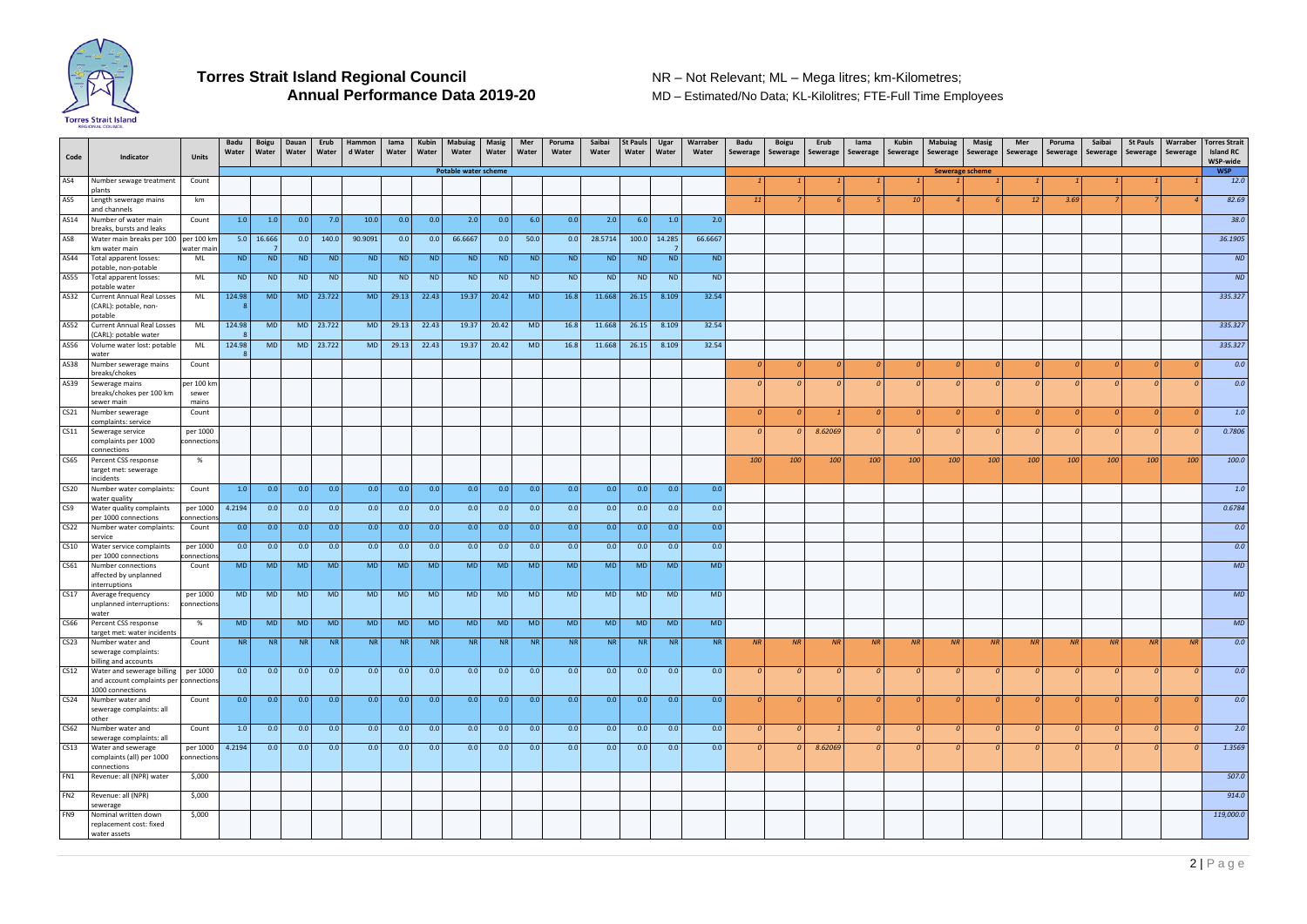

**MD – Estimated/No Data; KL-Kilolitres; FTE-Full Time Employees** 

| <b>WSP</b><br>Potable water scheme<br>Sewerage scheme<br><b>FN10</b><br>Nominal written down<br>\$,000<br>replacement cost: fixed<br>sewerage assets<br><b>FN74</b><br>\$,000<br>Current replacement costs:<br>fixed water assets<br><b>FN75</b><br>\$,000<br>Current replacement costs:<br>fixed sewerage assets<br><b>FN32</b><br>Costs: operating water<br>\$,000<br>(NPR)<br><b>FN11</b><br>Costs: operating water per<br>\$/connectio<br>connection<br>n<br><b>FN76</b><br>\$,000<br>Costs: maintenance water<br><b>FN49</b><br>Costs: any other water<br>\$,000<br><b>FN33</b><br>\$,000<br>Costs: operating sewerage<br><b>FN12</b><br>Costs: operating sewerage<br>\$/connectio<br>per connection<br>n<br><b>FN77</b><br>Costs: maintenance<br>\$,000<br>sewerage<br><b>FN50</b><br>\$,000<br>Costs: any other sewerage<br><b>FN78</b><br>\$,000<br>Current cost depreciation:<br>water<br><b>FN79</b><br>\$,000<br>Current cost depreciation:<br>sewerage<br><b>FN80</b><br>\$,000<br>Previous 5 year average<br>annual renewals<br>expenditure: water<br>MD<br><b>FN81</b><br>\$,000<br>Previous 5 year average<br>annual renewals<br>expenditure: sewerage<br><b>FN82</b><br>\$,000<br>Forecast 5 year average<br>annual renewals<br>expenditure: water<br><b>FN83</b><br>MD<br>\$,000<br>Forecast 5 year average<br>annual renewals<br>expenditure: sewerage<br><b>FN14</b><br>Capital expenditure: water<br>\$,000<br>supply<br><b>FN15</b><br>Capital expenditure:<br>\$,000<br>sewerage<br><b>FN26</b><br>\$,000<br>Capital works grants: water<br>FN27 Capital works grants:<br>\$,000<br>sewerage<br>PR3<br>Fixed charge: water value<br>\$/annum<br>0.0<br> 0.0 <br>0.0<br>0.0<br>0.0<br> 0.0 <br>0.0<br>0.0<br>0.0<br>0.0<br>0.0<br>0.0<br>0.0<br>0.0<br>0.0<br>PR5<br>Fixed charge: water<br>Text<br><b>No</b><br><b>No</b><br>No<br>No No charge<br><b>No</b><br>No No charge<br>No   No charge   No charge<br><b>No</b><br>No charge<br><b>No</b><br><b>No</b><br>description<br>charge<br>charge<br>charge<br>charge charge<br>charge<br>charge<br>charge charge<br>charge<br><b>PR43</b><br>Annual bill based on<br>$\ddot{\mathsf{s}}$<br>0.0<br>0.0<br>0.0<br>0.0<br>0.0<br>0.0<br>0.0<br>0.0<br>0.0<br>0.0<br>0.0<br>0.0<br>0.0<br>0.0<br>0.0<br>200kL/a: water<br><b>PR44</b><br>0.0<br>0.0<br>0.0<br>0.0<br>0.0<br>0.0<br>0.0<br>0.0<br>0.0<br>0.0<br>Typical residential bill:<br>0.0<br>0.0<br>0.0<br>0.0<br>0.0<br>\$<br>water<br><b>PR31</b><br>Fixed charge: sewerage<br>\$/annum<br>$\overline{0}$<br> 0 <br>$\overline{0}$<br> 0 <br>$\theta$<br>$\overline{\mathcal{O}}$<br>$\overline{0}$<br>$\overline{0}$<br>$\overline{0}$<br>$\Omega$<br>- 0<br>value<br><b>PR40</b><br>Fixed charge: sewerage<br>Text<br>  no charge   no charge   no charge   no charge   no charge   no charge   no charge   no charge   no charge  <br>no charge<br>no charge<br>no charge<br>description<br><b>PR45</b><br>Annual bill based on<br>- \$<br> 0 <br> 0 <br>$\overline{\mathbf{0}}$<br>$\Omega$<br>-01<br>$\sigma$<br>$\Omega$<br>- 0<br>200kL/a: sewerage<br><b>PR46</b><br>Typical residential bill:<br>\$<br>$\overline{0}$<br>$\Omega$<br>$\overline{0}$<br>$\overline{0}$<br>$\Omega$<br>$\overline{0}$<br>$\overline{0}$<br>$\Omega$<br>$\overline{0}$<br>$\Omega$<br>$\Omega$<br>sewerage<br><b>PR47</b><br>Annual bill based on<br>\$<br>200kL/a: water, sewerage<br><b>PR48</b><br>Typical residential bill:<br>\$<br>water, sewerage | Code | Indicator | <b>Units</b> | Badu<br>Water | Boigu<br>Water | Dauan<br>Water | Erub<br>Water | Hammon<br>d Water | lama<br>Water | Kubin<br>Water | Mabuiag<br>Water | Masig<br>Water | Mer<br>Water | Poruma<br>Water | Saibai<br>Water | St Pauls<br>Water | Ugar<br>Water | Warraber<br>Water | <b>Badu</b><br>Sewerage | <b>Boigu</b><br>Sewerage | Erub<br>Sewerage | lama<br>Sewerage | Kubin<br>Sewerage | <b>Mabuiag</b><br>Sewerage   Sewerage | Masig | Mer<br>Sewerage | Poruma<br>Sewerage | Saibai<br>Sewerage | <b>St Pauls</b><br>Sewerage | Warraber<br>Sewerage | <b>Torres Strait</b><br><b>Island RC</b><br>WSP-wide |
|----------------------------------------------------------------------------------------------------------------------------------------------------------------------------------------------------------------------------------------------------------------------------------------------------------------------------------------------------------------------------------------------------------------------------------------------------------------------------------------------------------------------------------------------------------------------------------------------------------------------------------------------------------------------------------------------------------------------------------------------------------------------------------------------------------------------------------------------------------------------------------------------------------------------------------------------------------------------------------------------------------------------------------------------------------------------------------------------------------------------------------------------------------------------------------------------------------------------------------------------------------------------------------------------------------------------------------------------------------------------------------------------------------------------------------------------------------------------------------------------------------------------------------------------------------------------------------------------------------------------------------------------------------------------------------------------------------------------------------------------------------------------------------------------------------------------------------------------------------------------------------------------------------------------------------------------------------------------------------------------------------------------------------------------------------------------------------------------------------------------------------------------------------------------------------------------------------------------------------------------------------------------------------------------------------------------------------------------------------------------------------------------------------------------------------------------------------------------------------------------------------------------------------------------------------------------------------------------------------------------------------------------------------------------------------------------------------------------------------------------------------------------------------------------------------------------------------------------------------------------------------------------------------------------------------------------------------------------------------------------------------------------------------------------------------------------------------------------------------------------------------------------------------------------------------------------------------------------------------------------------------------------------------------------------------------------------------------------------------------------------------------------------------------------------------------------------------------------------|------|-----------|--------------|---------------|----------------|----------------|---------------|-------------------|---------------|----------------|------------------|----------------|--------------|-----------------|-----------------|-------------------|---------------|-------------------|-------------------------|--------------------------|------------------|------------------|-------------------|---------------------------------------|-------|-----------------|--------------------|--------------------|-----------------------------|----------------------|------------------------------------------------------|
|                                                                                                                                                                                                                                                                                                                                                                                                                                                                                                                                                                                                                                                                                                                                                                                                                                                                                                                                                                                                                                                                                                                                                                                                                                                                                                                                                                                                                                                                                                                                                                                                                                                                                                                                                                                                                                                                                                                                                                                                                                                                                                                                                                                                                                                                                                                                                                                                                                                                                                                                                                                                                                                                                                                                                                                                                                                                                                                                                                                                                                                                                                                                                                                                                                                                                                                                                                                                                                                                            |      |           |              |               |                |                |               |                   |               |                |                  |                |              |                 |                 |                   |               |                   |                         |                          |                  |                  |                   |                                       |       |                 |                    |                    |                             |                      |                                                      |
|                                                                                                                                                                                                                                                                                                                                                                                                                                                                                                                                                                                                                                                                                                                                                                                                                                                                                                                                                                                                                                                                                                                                                                                                                                                                                                                                                                                                                                                                                                                                                                                                                                                                                                                                                                                                                                                                                                                                                                                                                                                                                                                                                                                                                                                                                                                                                                                                                                                                                                                                                                                                                                                                                                                                                                                                                                                                                                                                                                                                                                                                                                                                                                                                                                                                                                                                                                                                                                                                            |      |           |              |               |                |                |               |                   |               |                |                  |                |              |                 |                 |                   |               |                   |                         |                          |                  |                  |                   |                                       |       |                 |                    |                    |                             |                      | 146,000.0                                            |
|                                                                                                                                                                                                                                                                                                                                                                                                                                                                                                                                                                                                                                                                                                                                                                                                                                                                                                                                                                                                                                                                                                                                                                                                                                                                                                                                                                                                                                                                                                                                                                                                                                                                                                                                                                                                                                                                                                                                                                                                                                                                                                                                                                                                                                                                                                                                                                                                                                                                                                                                                                                                                                                                                                                                                                                                                                                                                                                                                                                                                                                                                                                                                                                                                                                                                                                                                                                                                                                                            |      |           |              |               |                |                |               |                   |               |                |                  |                |              |                 |                 |                   |               |                   |                         |                          |                  |                  |                   |                                       |       |                 |                    |                    |                             |                      | 236,000.0                                            |
|                                                                                                                                                                                                                                                                                                                                                                                                                                                                                                                                                                                                                                                                                                                                                                                                                                                                                                                                                                                                                                                                                                                                                                                                                                                                                                                                                                                                                                                                                                                                                                                                                                                                                                                                                                                                                                                                                                                                                                                                                                                                                                                                                                                                                                                                                                                                                                                                                                                                                                                                                                                                                                                                                                                                                                                                                                                                                                                                                                                                                                                                                                                                                                                                                                                                                                                                                                                                                                                                            |      |           |              |               |                |                |               |                   |               |                |                  |                |              |                 |                 |                   |               |                   |                         |                          |                  |                  |                   |                                       |       |                 |                    |                    |                             |                      | 258,000.0                                            |
|                                                                                                                                                                                                                                                                                                                                                                                                                                                                                                                                                                                                                                                                                                                                                                                                                                                                                                                                                                                                                                                                                                                                                                                                                                                                                                                                                                                                                                                                                                                                                                                                                                                                                                                                                                                                                                                                                                                                                                                                                                                                                                                                                                                                                                                                                                                                                                                                                                                                                                                                                                                                                                                                                                                                                                                                                                                                                                                                                                                                                                                                                                                                                                                                                                                                                                                                                                                                                                                                            |      |           |              |               |                |                |               |                   |               |                |                  |                |              |                 |                 |                   |               |                   |                         |                          |                  |                  |                   |                                       |       |                 |                    |                    |                             |                      | 3,132.0                                              |
|                                                                                                                                                                                                                                                                                                                                                                                                                                                                                                                                                                                                                                                                                                                                                                                                                                                                                                                                                                                                                                                                                                                                                                                                                                                                                                                                                                                                                                                                                                                                                                                                                                                                                                                                                                                                                                                                                                                                                                                                                                                                                                                                                                                                                                                                                                                                                                                                                                                                                                                                                                                                                                                                                                                                                                                                                                                                                                                                                                                                                                                                                                                                                                                                                                                                                                                                                                                                                                                                            |      |           |              |               |                |                |               |                   |               |                |                  |                |              |                 |                 |                   |               |                   |                         |                          |                  |                  |                   |                                       |       |                 |                    |                    |                             |                      | 2124.83                                              |
|                                                                                                                                                                                                                                                                                                                                                                                                                                                                                                                                                                                                                                                                                                                                                                                                                                                                                                                                                                                                                                                                                                                                                                                                                                                                                                                                                                                                                                                                                                                                                                                                                                                                                                                                                                                                                                                                                                                                                                                                                                                                                                                                                                                                                                                                                                                                                                                                                                                                                                                                                                                                                                                                                                                                                                                                                                                                                                                                                                                                                                                                                                                                                                                                                                                                                                                                                                                                                                                                            |      |           |              |               |                |                |               |                   |               |                |                  |                |              |                 |                 |                   |               |                   |                         |                          |                  |                  |                   |                                       |       |                 |                    |                    |                             |                      | 3,132.0                                              |
|                                                                                                                                                                                                                                                                                                                                                                                                                                                                                                                                                                                                                                                                                                                                                                                                                                                                                                                                                                                                                                                                                                                                                                                                                                                                                                                                                                                                                                                                                                                                                                                                                                                                                                                                                                                                                                                                                                                                                                                                                                                                                                                                                                                                                                                                                                                                                                                                                                                                                                                                                                                                                                                                                                                                                                                                                                                                                                                                                                                                                                                                                                                                                                                                                                                                                                                                                                                                                                                                            |      |           |              |               |                |                |               |                   |               |                |                  |                |              |                 |                 |                   |               |                   |                         |                          |                  |                  |                   |                                       |       |                 |                    |                    |                             |                      | <b>MD</b>                                            |
|                                                                                                                                                                                                                                                                                                                                                                                                                                                                                                                                                                                                                                                                                                                                                                                                                                                                                                                                                                                                                                                                                                                                                                                                                                                                                                                                                                                                                                                                                                                                                                                                                                                                                                                                                                                                                                                                                                                                                                                                                                                                                                                                                                                                                                                                                                                                                                                                                                                                                                                                                                                                                                                                                                                                                                                                                                                                                                                                                                                                                                                                                                                                                                                                                                                                                                                                                                                                                                                                            |      |           |              |               |                |                |               |                   |               |                |                  |                |              |                 |                 |                   |               |                   |                         |                          |                  |                  |                   |                                       |       |                 |                    |                    |                             |                      | 1,213.0                                              |
|                                                                                                                                                                                                                                                                                                                                                                                                                                                                                                                                                                                                                                                                                                                                                                                                                                                                                                                                                                                                                                                                                                                                                                                                                                                                                                                                                                                                                                                                                                                                                                                                                                                                                                                                                                                                                                                                                                                                                                                                                                                                                                                                                                                                                                                                                                                                                                                                                                                                                                                                                                                                                                                                                                                                                                                                                                                                                                                                                                                                                                                                                                                                                                                                                                                                                                                                                                                                                                                                            |      |           |              |               |                |                |               |                   |               |                |                  |                |              |                 |                 |                   |               |                   |                         |                          |                  |                  |                   |                                       |       |                 |                    |                    |                             |                      | 946.9165                                             |
|                                                                                                                                                                                                                                                                                                                                                                                                                                                                                                                                                                                                                                                                                                                                                                                                                                                                                                                                                                                                                                                                                                                                                                                                                                                                                                                                                                                                                                                                                                                                                                                                                                                                                                                                                                                                                                                                                                                                                                                                                                                                                                                                                                                                                                                                                                                                                                                                                                                                                                                                                                                                                                                                                                                                                                                                                                                                                                                                                                                                                                                                                                                                                                                                                                                                                                                                                                                                                                                                            |      |           |              |               |                |                |               |                   |               |                |                  |                |              |                 |                 |                   |               |                   |                         |                          |                  |                  |                   |                                       |       |                 |                    |                    |                             |                      | 1,213.0                                              |
|                                                                                                                                                                                                                                                                                                                                                                                                                                                                                                                                                                                                                                                                                                                                                                                                                                                                                                                                                                                                                                                                                                                                                                                                                                                                                                                                                                                                                                                                                                                                                                                                                                                                                                                                                                                                                                                                                                                                                                                                                                                                                                                                                                                                                                                                                                                                                                                                                                                                                                                                                                                                                                                                                                                                                                                                                                                                                                                                                                                                                                                                                                                                                                                                                                                                                                                                                                                                                                                                            |      |           |              |               |                |                |               |                   |               |                |                  |                |              |                 |                 |                   |               |                   |                         |                          |                  |                  |                   |                                       |       |                 |                    |                    |                             |                      | MD                                                   |
|                                                                                                                                                                                                                                                                                                                                                                                                                                                                                                                                                                                                                                                                                                                                                                                                                                                                                                                                                                                                                                                                                                                                                                                                                                                                                                                                                                                                                                                                                                                                                                                                                                                                                                                                                                                                                                                                                                                                                                                                                                                                                                                                                                                                                                                                                                                                                                                                                                                                                                                                                                                                                                                                                                                                                                                                                                                                                                                                                                                                                                                                                                                                                                                                                                                                                                                                                                                                                                                                            |      |           |              |               |                |                |               |                   |               |                |                  |                |              |                 |                 |                   |               |                   |                         |                          |                  |                  |                   |                                       |       |                 |                    |                    |                             |                      | 6,802.0                                              |
|                                                                                                                                                                                                                                                                                                                                                                                                                                                                                                                                                                                                                                                                                                                                                                                                                                                                                                                                                                                                                                                                                                                                                                                                                                                                                                                                                                                                                                                                                                                                                                                                                                                                                                                                                                                                                                                                                                                                                                                                                                                                                                                                                                                                                                                                                                                                                                                                                                                                                                                                                                                                                                                                                                                                                                                                                                                                                                                                                                                                                                                                                                                                                                                                                                                                                                                                                                                                                                                                            |      |           |              |               |                |                |               |                   |               |                |                  |                |              |                 |                 |                   |               |                   |                         |                          |                  |                  |                   |                                       |       |                 |                    |                    |                             |                      | 7,465.0                                              |
|                                                                                                                                                                                                                                                                                                                                                                                                                                                                                                                                                                                                                                                                                                                                                                                                                                                                                                                                                                                                                                                                                                                                                                                                                                                                                                                                                                                                                                                                                                                                                                                                                                                                                                                                                                                                                                                                                                                                                                                                                                                                                                                                                                                                                                                                                                                                                                                                                                                                                                                                                                                                                                                                                                                                                                                                                                                                                                                                                                                                                                                                                                                                                                                                                                                                                                                                                                                                                                                                            |      |           |              |               |                |                |               |                   |               |                |                  |                |              |                 |                 |                   |               |                   |                         |                          |                  |                  |                   |                                       |       |                 |                    |                    |                             |                      | MD                                                   |
|                                                                                                                                                                                                                                                                                                                                                                                                                                                                                                                                                                                                                                                                                                                                                                                                                                                                                                                                                                                                                                                                                                                                                                                                                                                                                                                                                                                                                                                                                                                                                                                                                                                                                                                                                                                                                                                                                                                                                                                                                                                                                                                                                                                                                                                                                                                                                                                                                                                                                                                                                                                                                                                                                                                                                                                                                                                                                                                                                                                                                                                                                                                                                                                                                                                                                                                                                                                                                                                                            |      |           |              |               |                |                |               |                   |               |                |                  |                |              |                 |                 |                   |               |                   |                         |                          |                  |                  |                   |                                       |       |                 |                    |                    |                             |                      |                                                      |
|                                                                                                                                                                                                                                                                                                                                                                                                                                                                                                                                                                                                                                                                                                                                                                                                                                                                                                                                                                                                                                                                                                                                                                                                                                                                                                                                                                                                                                                                                                                                                                                                                                                                                                                                                                                                                                                                                                                                                                                                                                                                                                                                                                                                                                                                                                                                                                                                                                                                                                                                                                                                                                                                                                                                                                                                                                                                                                                                                                                                                                                                                                                                                                                                                                                                                                                                                                                                                                                                            |      |           |              |               |                |                |               |                   |               |                |                  |                |              |                 |                 |                   |               |                   |                         |                          |                  |                  |                   |                                       |       |                 |                    |                    |                             |                      |                                                      |
|                                                                                                                                                                                                                                                                                                                                                                                                                                                                                                                                                                                                                                                                                                                                                                                                                                                                                                                                                                                                                                                                                                                                                                                                                                                                                                                                                                                                                                                                                                                                                                                                                                                                                                                                                                                                                                                                                                                                                                                                                                                                                                                                                                                                                                                                                                                                                                                                                                                                                                                                                                                                                                                                                                                                                                                                                                                                                                                                                                                                                                                                                                                                                                                                                                                                                                                                                                                                                                                                            |      |           |              |               |                |                |               |                   |               |                |                  |                |              |                 |                 |                   |               |                   |                         |                          |                  |                  |                   |                                       |       |                 |                    |                    |                             |                      | MD                                                   |
|                                                                                                                                                                                                                                                                                                                                                                                                                                                                                                                                                                                                                                                                                                                                                                                                                                                                                                                                                                                                                                                                                                                                                                                                                                                                                                                                                                                                                                                                                                                                                                                                                                                                                                                                                                                                                                                                                                                                                                                                                                                                                                                                                                                                                                                                                                                                                                                                                                                                                                                                                                                                                                                                                                                                                                                                                                                                                                                                                                                                                                                                                                                                                                                                                                                                                                                                                                                                                                                                            |      |           |              |               |                |                |               |                   |               |                |                  |                |              |                 |                 |                   |               |                   |                         |                          |                  |                  |                   |                                       |       |                 |                    |                    |                             |                      |                                                      |
|                                                                                                                                                                                                                                                                                                                                                                                                                                                                                                                                                                                                                                                                                                                                                                                                                                                                                                                                                                                                                                                                                                                                                                                                                                                                                                                                                                                                                                                                                                                                                                                                                                                                                                                                                                                                                                                                                                                                                                                                                                                                                                                                                                                                                                                                                                                                                                                                                                                                                                                                                                                                                                                                                                                                                                                                                                                                                                                                                                                                                                                                                                                                                                                                                                                                                                                                                                                                                                                                            |      |           |              |               |                |                |               |                   |               |                |                  |                |              |                 |                 |                   |               |                   |                         |                          |                  |                  |                   |                                       |       |                 |                    |                    |                             |                      |                                                      |
|                                                                                                                                                                                                                                                                                                                                                                                                                                                                                                                                                                                                                                                                                                                                                                                                                                                                                                                                                                                                                                                                                                                                                                                                                                                                                                                                                                                                                                                                                                                                                                                                                                                                                                                                                                                                                                                                                                                                                                                                                                                                                                                                                                                                                                                                                                                                                                                                                                                                                                                                                                                                                                                                                                                                                                                                                                                                                                                                                                                                                                                                                                                                                                                                                                                                                                                                                                                                                                                                            |      |           |              |               |                |                |               |                   |               |                |                  |                |              |                 |                 |                   |               |                   |                         |                          |                  |                  |                   |                                       |       |                 |                    |                    |                             |                      | 1,966.0                                              |
|                                                                                                                                                                                                                                                                                                                                                                                                                                                                                                                                                                                                                                                                                                                                                                                                                                                                                                                                                                                                                                                                                                                                                                                                                                                                                                                                                                                                                                                                                                                                                                                                                                                                                                                                                                                                                                                                                                                                                                                                                                                                                                                                                                                                                                                                                                                                                                                                                                                                                                                                                                                                                                                                                                                                                                                                                                                                                                                                                                                                                                                                                                                                                                                                                                                                                                                                                                                                                                                                            |      |           |              |               |                |                |               |                   |               |                |                  |                |              |                 |                 |                   |               |                   |                         |                          |                  |                  |                   |                                       |       |                 |                    |                    |                             |                      | 155.0                                                |
|                                                                                                                                                                                                                                                                                                                                                                                                                                                                                                                                                                                                                                                                                                                                                                                                                                                                                                                                                                                                                                                                                                                                                                                                                                                                                                                                                                                                                                                                                                                                                                                                                                                                                                                                                                                                                                                                                                                                                                                                                                                                                                                                                                                                                                                                                                                                                                                                                                                                                                                                                                                                                                                                                                                                                                                                                                                                                                                                                                                                                                                                                                                                                                                                                                                                                                                                                                                                                                                                            |      |           |              |               |                |                |               |                   |               |                |                  |                |              |                 |                 |                   |               |                   |                         |                          |                  |                  |                   |                                       |       |                 |                    |                    |                             |                      | 701.0                                                |
|                                                                                                                                                                                                                                                                                                                                                                                                                                                                                                                                                                                                                                                                                                                                                                                                                                                                                                                                                                                                                                                                                                                                                                                                                                                                                                                                                                                                                                                                                                                                                                                                                                                                                                                                                                                                                                                                                                                                                                                                                                                                                                                                                                                                                                                                                                                                                                                                                                                                                                                                                                                                                                                                                                                                                                                                                                                                                                                                                                                                                                                                                                                                                                                                                                                                                                                                                                                                                                                                            |      |           |              |               |                |                |               |                   |               |                |                  |                |              |                 |                 |                   |               |                   |                         |                          |                  |                  |                   |                                       |       |                 |                    |                    |                             |                      | <b>MD</b>                                            |
|                                                                                                                                                                                                                                                                                                                                                                                                                                                                                                                                                                                                                                                                                                                                                                                                                                                                                                                                                                                                                                                                                                                                                                                                                                                                                                                                                                                                                                                                                                                                                                                                                                                                                                                                                                                                                                                                                                                                                                                                                                                                                                                                                                                                                                                                                                                                                                                                                                                                                                                                                                                                                                                                                                                                                                                                                                                                                                                                                                                                                                                                                                                                                                                                                                                                                                                                                                                                                                                                            |      |           |              |               |                |                |               |                   |               |                |                  |                |              |                 |                 |                   |               |                   |                         |                          |                  |                  |                   |                                       |       |                 |                    |                    |                             |                      | 0.0                                                  |
|                                                                                                                                                                                                                                                                                                                                                                                                                                                                                                                                                                                                                                                                                                                                                                                                                                                                                                                                                                                                                                                                                                                                                                                                                                                                                                                                                                                                                                                                                                                                                                                                                                                                                                                                                                                                                                                                                                                                                                                                                                                                                                                                                                                                                                                                                                                                                                                                                                                                                                                                                                                                                                                                                                                                                                                                                                                                                                                                                                                                                                                                                                                                                                                                                                                                                                                                                                                                                                                                            |      |           |              |               |                |                |               |                   |               |                |                  |                |              |                 |                 |                   |               |                   |                         |                          |                  |                  |                   |                                       |       |                 |                    |                    |                             |                      | No charge                                            |
|                                                                                                                                                                                                                                                                                                                                                                                                                                                                                                                                                                                                                                                                                                                                                                                                                                                                                                                                                                                                                                                                                                                                                                                                                                                                                                                                                                                                                                                                                                                                                                                                                                                                                                                                                                                                                                                                                                                                                                                                                                                                                                                                                                                                                                                                                                                                                                                                                                                                                                                                                                                                                                                                                                                                                                                                                                                                                                                                                                                                                                                                                                                                                                                                                                                                                                                                                                                                                                                                            |      |           |              |               |                |                |               |                   |               |                |                  |                |              |                 |                 |                   |               |                   |                         |                          |                  |                  |                   |                                       |       |                 |                    |                    |                             |                      | 0.0                                                  |
|                                                                                                                                                                                                                                                                                                                                                                                                                                                                                                                                                                                                                                                                                                                                                                                                                                                                                                                                                                                                                                                                                                                                                                                                                                                                                                                                                                                                                                                                                                                                                                                                                                                                                                                                                                                                                                                                                                                                                                                                                                                                                                                                                                                                                                                                                                                                                                                                                                                                                                                                                                                                                                                                                                                                                                                                                                                                                                                                                                                                                                                                                                                                                                                                                                                                                                                                                                                                                                                                            |      |           |              |               |                |                |               |                   |               |                |                  |                |              |                 |                 |                   |               |                   |                         |                          |                  |                  |                   |                                       |       |                 |                    |                    |                             |                      | 0.0                                                  |
|                                                                                                                                                                                                                                                                                                                                                                                                                                                                                                                                                                                                                                                                                                                                                                                                                                                                                                                                                                                                                                                                                                                                                                                                                                                                                                                                                                                                                                                                                                                                                                                                                                                                                                                                                                                                                                                                                                                                                                                                                                                                                                                                                                                                                                                                                                                                                                                                                                                                                                                                                                                                                                                                                                                                                                                                                                                                                                                                                                                                                                                                                                                                                                                                                                                                                                                                                                                                                                                                            |      |           |              |               |                |                |               |                   |               |                |                  |                |              |                 |                 |                   |               |                   |                         |                          |                  |                  |                   |                                       |       |                 |                    |                    |                             |                      | 0.0                                                  |
|                                                                                                                                                                                                                                                                                                                                                                                                                                                                                                                                                                                                                                                                                                                                                                                                                                                                                                                                                                                                                                                                                                                                                                                                                                                                                                                                                                                                                                                                                                                                                                                                                                                                                                                                                                                                                                                                                                                                                                                                                                                                                                                                                                                                                                                                                                                                                                                                                                                                                                                                                                                                                                                                                                                                                                                                                                                                                                                                                                                                                                                                                                                                                                                                                                                                                                                                                                                                                                                                            |      |           |              |               |                |                |               |                   |               |                |                  |                |              |                 |                 |                   |               |                   |                         |                          |                  |                  |                   |                                       |       |                 |                    |                    |                             |                      | no charge                                            |
|                                                                                                                                                                                                                                                                                                                                                                                                                                                                                                                                                                                                                                                                                                                                                                                                                                                                                                                                                                                                                                                                                                                                                                                                                                                                                                                                                                                                                                                                                                                                                                                                                                                                                                                                                                                                                                                                                                                                                                                                                                                                                                                                                                                                                                                                                                                                                                                                                                                                                                                                                                                                                                                                                                                                                                                                                                                                                                                                                                                                                                                                                                                                                                                                                                                                                                                                                                                                                                                                            |      |           |              |               |                |                |               |                   |               |                |                  |                |              |                 |                 |                   |               |                   |                         |                          |                  |                  |                   |                                       |       |                 |                    |                    |                             |                      | 0.0                                                  |
|                                                                                                                                                                                                                                                                                                                                                                                                                                                                                                                                                                                                                                                                                                                                                                                                                                                                                                                                                                                                                                                                                                                                                                                                                                                                                                                                                                                                                                                                                                                                                                                                                                                                                                                                                                                                                                                                                                                                                                                                                                                                                                                                                                                                                                                                                                                                                                                                                                                                                                                                                                                                                                                                                                                                                                                                                                                                                                                                                                                                                                                                                                                                                                                                                                                                                                                                                                                                                                                                            |      |           |              |               |                |                |               |                   |               |                |                  |                |              |                 |                 |                   |               |                   |                         |                          |                  |                  |                   |                                       |       |                 |                    |                    |                             |                      | 0.0                                                  |
|                                                                                                                                                                                                                                                                                                                                                                                                                                                                                                                                                                                                                                                                                                                                                                                                                                                                                                                                                                                                                                                                                                                                                                                                                                                                                                                                                                                                                                                                                                                                                                                                                                                                                                                                                                                                                                                                                                                                                                                                                                                                                                                                                                                                                                                                                                                                                                                                                                                                                                                                                                                                                                                                                                                                                                                                                                                                                                                                                                                                                                                                                                                                                                                                                                                                                                                                                                                                                                                                            |      |           |              |               |                |                |               |                   |               |                |                  |                |              |                 |                 |                   |               |                   |                         |                          |                  |                  |                   |                                       |       |                 |                    |                    |                             |                      | 0.0                                                  |
|                                                                                                                                                                                                                                                                                                                                                                                                                                                                                                                                                                                                                                                                                                                                                                                                                                                                                                                                                                                                                                                                                                                                                                                                                                                                                                                                                                                                                                                                                                                                                                                                                                                                                                                                                                                                                                                                                                                                                                                                                                                                                                                                                                                                                                                                                                                                                                                                                                                                                                                                                                                                                                                                                                                                                                                                                                                                                                                                                                                                                                                                                                                                                                                                                                                                                                                                                                                                                                                                            |      |           |              |               |                |                |               |                   |               |                |                  |                |              |                 |                 |                   |               |                   |                         |                          |                  |                  |                   |                                       |       |                 |                    |                    |                             |                      | 0.0                                                  |